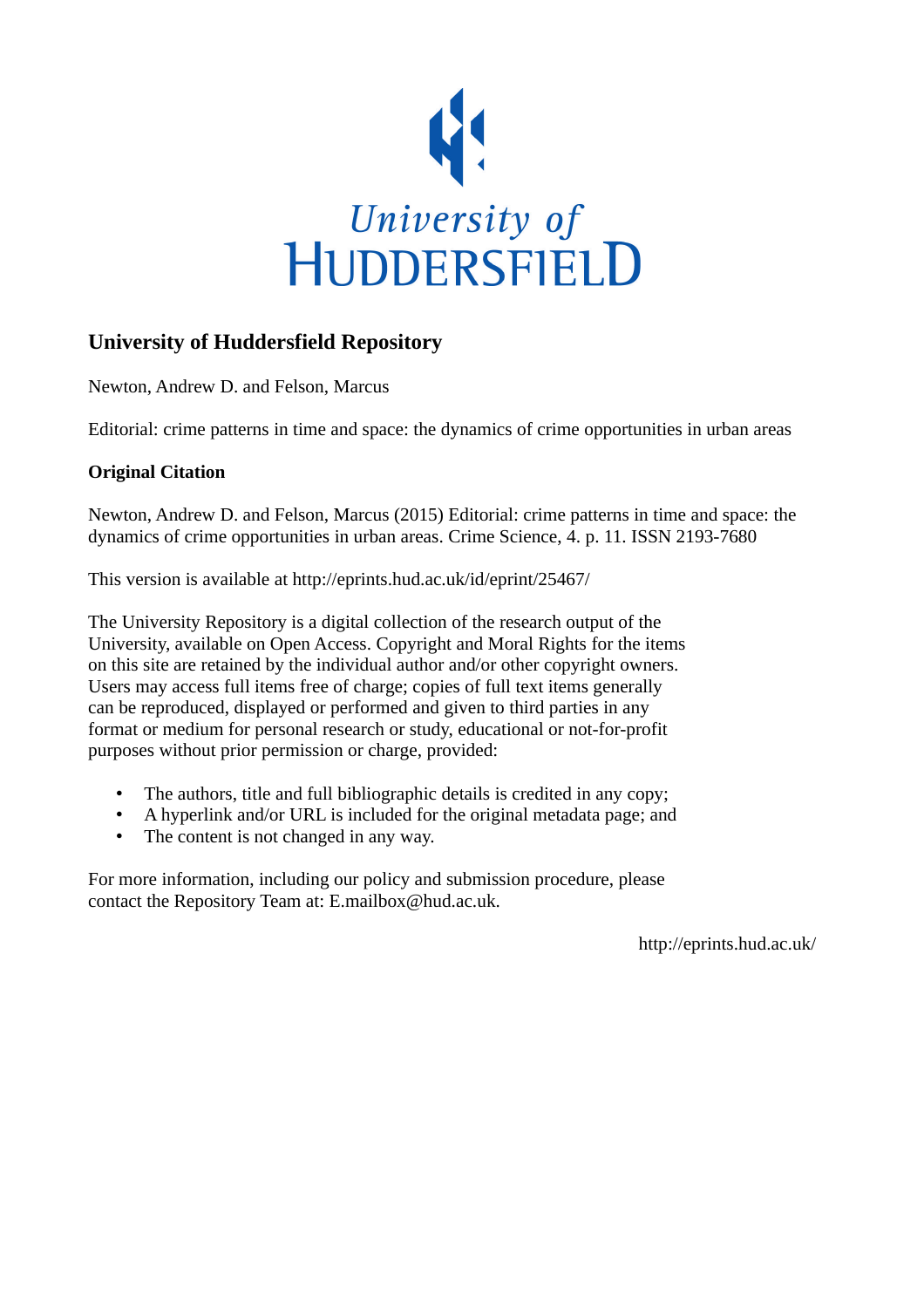## **EDITORIAL** CONTROL CONTROL CONTROL CONTROL CONTROL CONTROL CONTROL CONTROL CONTROL CONTROL CONTROL CONTROL CONTROL CONTROL CONTROL CONTROL CONTROL CONTROL CONTROL CONTROL CONTROL CONTROL CONTROL CONTROL CONTROL CONTROL CO



# Editorial: crime patterns in time and space: the dynamics of crime opportunities in urban areas

Andrew Newton<sup>1\*</sup> and Marcus Felson<sup>2</sup>

## Abstract

The routine activity approach and associated crime pattern theory emphasise how crime emerges from spatio-temporal routines. In order to understand this crime should be studied in both space and time. However, the bulk of research into crime patterns and related activities has investigated the spatial distributions of crime, neglecting the temporal dimension. Specifically, disaggregation of crime by place and by time, for example hour of day, day of week, month of year, season, or school day versus none school day, is extremely relevant to theory. Modern data make such spatio-temporal disaggregation increasingly feasible, as exemplified in this special issue. First, much larger data files allow disaggregation of crime data into temporal and spatial slices. Second, new forms of data are generated by modern technologies, allowing innovative and new forms of analyses. Crime pattern analyses and routine activity inquiries are now able to explore avenues not previously available. The unique collection of nine papers in this thematic issue specifically examine spatio-temporal patterns of crime to; demonstrate the value of this approach for advancing knowledge in the field; consider how this informs our theoretical understanding of the manifestations of crime in time and space; to consider the prevention implications of this; and to raise awareness of the need for further spatio-temporal research into crime events.

Keywords: Crime patterns; Spatio-temporal analysis; Crime opportunities; Routine activities; Dynamic hot spots

### Introduction

The distribution of crime is not random in time and space. Explanations for this are grounded in routine activities theory (Cohen and Felson [1979\)](#page-5-0) and crime pattern theory (Brantingham and Brantingham [1981](#page-5-0)). In 'simple' terms; the occurrence of a crime requires the juxtaposition of motivated offenders and suitable targets, a situation constrained in time and space. These constraints are defined by an offenders and victims use of time and space, as their activities are bounded by the need to eat, sleep, work, or for recreational activity. Moreover, these activities can only occur at a finite number of locations and times; and, that the movement of offenders and victims is not compulsive, but structured, regulated by the daily routines of offenders and victims, and the social and physical environments within which they interact (Brantingham and Brantingham [2013\)](#page-5-0). Indeed, "a limited number of sites, times, and situations constitute the space-time loci for the vast majority of offenses" (p540).

Full list of author information is available at the end of the article



#### The distribution of crime events

The past two decades has seen a major expansion into the analysis of the spatial distribution of crime, with small scale or micro level analysis emerging at the forefront of place based research (Sherman et al. [1989;](#page-5-0) Sherman [1995](#page-5-0); Weisburd [2015\)](#page-5-0). This trend has been driven by both the increased availability of spatially referenced crime data, and the technological advances of software products which promote the analysis of the spatial clustering of crime, or hot-spot analysis. However, this growth in spatial analysis is perhaps not reflected by similar advances in the temporal analysis of crime. Whilst a number of studies have examined the temporal patterns of crime (Ashby and Bowers [2013](#page-5-0)), these are not as prominent in the field as the spatial literature. As highlighted over 10 years ago, whilst the spatial analysis of crime has thrived, analysis of the temporal distribution of crime has failed to keep pace (Ratcliffe [2002](#page-5-0)). This is still true today; "the majority of studies linking potentially criminogenic places to elevated levels of crime across geographical units have been atemporal" (Haberman and

© 2015 Newton and Felson. This is an Open Access article distributed under the terms of the Creative Commons Attribution License [\(http://creativecommons.org/licenses/by/4.0\)](http://creativecommons.org/licenses/by/4.0), which permits unrestricted use, distribution, and reproduction in any medium, provided the original work is properly credited.

<sup>\*</sup> Correspondence: [a.d.newton@hud.ac.uk](mailto:a.d.newton@hud.ac.uk) 1999 - Sengthermannic marries of Huddersfield, 1999 - 2006).<br>The Applied Criminology Centre, HHR2/10, The University of Huddersfield, 1999 - 1998 - 2008. Queensgate, Huddersfield, UK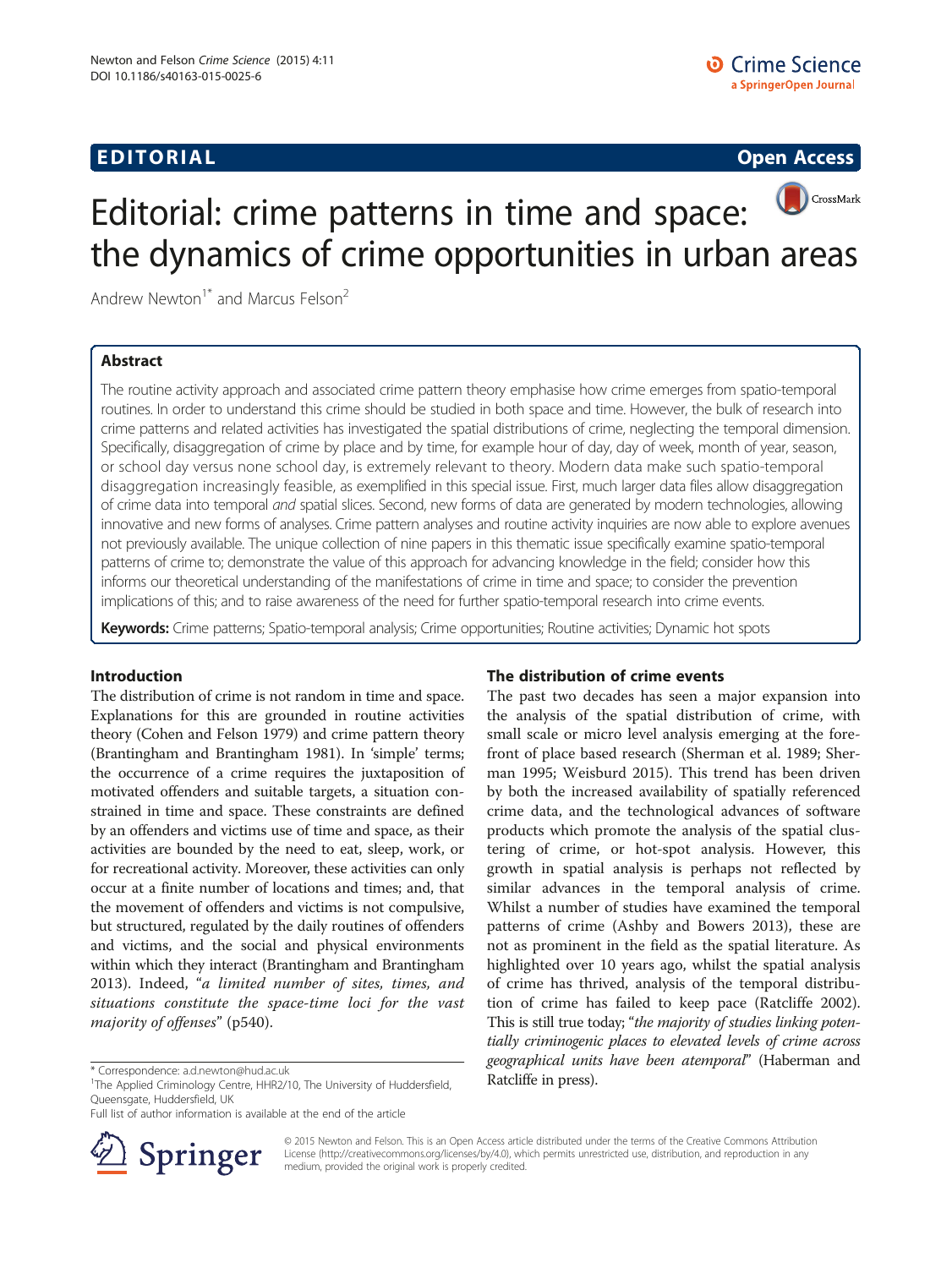As a consequence of this, and perhaps compounded by the challenges of employing complex spatio-temporal analysis methods (Ratcliffe [2010](#page-5-0)), the inextricable link between space and time is often omitted from placebased or temporal-based crime research. With the exceptions perhaps of the near repeat victimisation literature (Johnson et al. [2007\)](#page-5-0), animated visualisations of sequences of hotspots over the course of the day (Brunsdon et al. [2007;](#page-5-0) Townsley [2008\)](#page-5-0), and some isolated studies now discussed, there is a paucity of research into the patterns and manifestations of crime events in both space *and* time.

#### Spatio-temporal crime analysis

Several researchers acting independently, using data on different crimes, and from different nations, have found that crime hotspots shift quickly in response to the structure of daily life. For example, major shifts have been found in robbery locations from afternoon to early morning, and weekday to weekend within the vicinity of schools, parks and late night business (Adams et al. [2015\)](#page-5-0). Others have found high crime risk in some entertainment districts in the early evening, while other entertainment districts experience more crime problems after midnight. Crime near bars and pubs is significant on weekends, but such clustering may be barely noticeable on weekdays (Newton and Hirschfield [2009;](#page-5-0) Grubesic and Pridemore [2011\)](#page-5-0). Crime on transit systems have been shown to be highly dynamic and related to surrounding environs with distinct patterns in both space and in time (Ceccato and Uittenbogaard [2014;](#page-5-0) Newton et al. [2014\)](#page-5-0). Shiode et al. ([2015](#page-5-0)) found that within high crime areas in Chicago, different micro-scale spatiotemporal crime patterns were evident for different types of crime; drugs, robbery, burglary, and vehicle crime all had their own unique spatio-temporal crime patterns. Haberman and Ratcliffe [\(in press](#page-5-0)) suggest that the criminogenic nature of places is influenced by a number of factors that include; the length of time facilities are open; the consistency of use during the day, for example facilities with a steady flow of people versus those with concentrations of people at peaks and sparse use at off peak times; and unofficial use of places when they are in effect closed or recently closed.

Many of the old ideas from Chicago in the 1930s and 1940s no longer hold. Areas identified as high crime parts of towns and cities experience low and moderate levels of crime during certain time periods across several of their streets/blocks. Some areas are prone to certain crime offences at particular times of the day, but rarely does analysis consider whether these areas suffer from other crime types, either simultaneously or at another time or day of the week. Moreover, little attention is afforded to the explaining the dynamics of crime hot spots. Crime can shift rapidly over the course of a 168 hour period (1 week). Furthermore, and especially when there is mixed land-use,

characteristics of these populations are likely to differ substantially from the residential population, making it difficult to calculate realistic crime rates. Are these changes driven solely by population dynamics, how is this influenced by the physical and social makeup of the environments within which these crimes occur, and, what drives this change? The purpose of this thematic issue it to bring together a range of papers on crime patterns in time and space, to examine the dynamics of crime opportunities in urban areas.

#### Aims of the thematic series

This thematic series aims to assemble a unique collection of papers that specifically examine the spatio-temporal patterns of crime events. Some key goals are; to raise awareness of the need for more of this type of research; to promote the value of this in advancing knowledge in the field; to inform our theoretical understanding of the manifestation of crime in time and space; to investigate how opportunities for crime are constrained by the routines and movements of offenders and victims and the social and physical environments they interact with; and to consider the prevention implications of this spatio-temporal approach.

#### Article overview

The papers in this thematic issue are drawn from a number of different nations, and the focus is on empirical studies that better identify the space-time patterns evident, seek explanations for such observations, and consider the response implications of the findings and the challenges for prevention. This thematic issue contains nine papers from nine different cities, three each from Canada, the United States, and the United Kingdom. The table below summarises the papers and the key contribution each of these makes (Table [1](#page-3-0)).

#### The funnelling hypothesis?

Felson and Boivín set the scene for this thematic issue, investigating transportation data to determine how daily spatio-temporal shifts in population impact on the crime of a city. The premise here is that daily movements in a city will follow a funnelling hypothesis; and that visitors will have a greater impact than residents on crime. Whilst the data does not enable a micro-level break down of crime in time and place, the results reveal that daily visitors have a significant impact on violence and property crime distributions compared to residents. This suggests that daily spatio-temporal shifts have a greater influence than fixed residential factors in the distribution of crime opportunities over urban space.

#### Micro spatio-temporal crime settings

Following on from this four papers (Herrmann Irvin-Erickson and La Vigne; Geoffrion, Sader, Ouellet and Boivin;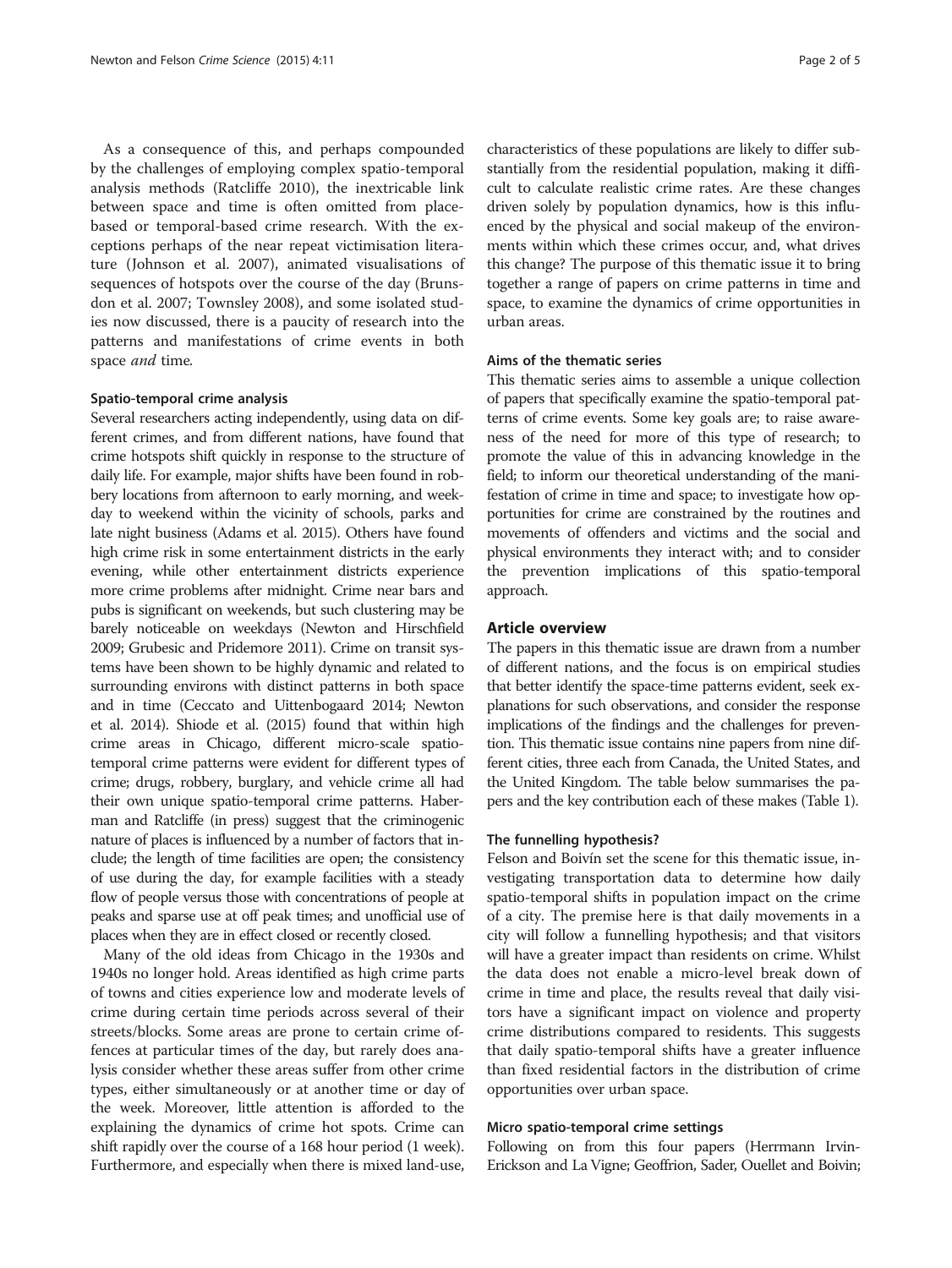<span id="page-3-0"></span>

| Authors                                               | Summary and contribution                                                                                                                                                                                                                                                                                                                                             |
|-------------------------------------------------------|----------------------------------------------------------------------------------------------------------------------------------------------------------------------------------------------------------------------------------------------------------------------------------------------------------------------------------------------------------------------|
| Daily shifts in population. The funnelling hypothesis |                                                                                                                                                                                                                                                                                                                                                                      |
| Felson and Boivín                                     | Visitors funnelling crime risk into particular census tracts and away from others. Visitors found to impact property and<br>violent crime more than residents. Canadian case study.                                                                                                                                                                                  |
|                                                       | Space-time settings and the spatial-temporal landscape (school, bars and subway stations)                                                                                                                                                                                                                                                                            |
| Herrmann                                              | Examines timing of street robbery hot spots by hour of the day. Compares school days and none school days. Finds<br>two distinct patterns of robbery. School day 3:00 pm robbery hotspots adjacent to subway stations and schools;<br>1:00 am non-school day robbery hotspots close to bars and subway stations. US case study.                                      |
| Irvin-Erickson and La Vigne                           | Examines crimes at subway stations. Finds multiple types of crime in highly dynamic settings, considering peak versus<br>off-peak and daytime versus night-time. Evidence of stations crime acting spatio-temporally as attractors and crime<br>generators. US case study.                                                                                           |
| Geoffrion, Sader, Ouellet<br>and Boivín               | Data gathered over a year for a large nightclub, with aggression disaggregated by hour of evening and location<br>inside the bar. Spatio-temporal patterns of aggression evident within micro settings inside bar-room environment.<br>Canadian case study.                                                                                                          |
| Newton                                                | Examine stability of crime hot spots around licensed premises. Consider how crime hot spots may change to different<br>locations, to different times, or hot spots for different crime types may occur simultaneously, or at differing times of the<br>day or days of the week at the same location. Examines disorder, criminal damage and violence. UK case study. |
| Understanding crime in time and space                 |                                                                                                                                                                                                                                                                                                                                                                      |
| Andresen and Malleson                                 | Examines intra-week patterns of crime in time and space. Finds unique crime patterns for differing crime types in<br>both time and space by different days of the week. For example on Saturdays, theft from vehicle increased in the<br>downtown parks and recreational park areas on, and assaults also increased in the bar districts. Canadian case study,       |
| Tompson and Bowers                                    | Seasonal patterns of street robbery by hour of day and season, taking into consideration weather, thermal comfort,<br>and likelihood that people will go out. Identifies discretionary routines more likely to be influenced by weather.<br>UK case study.                                                                                                           |
| Malleson and Andresen                                 | Examines risk of crime taking into account ambient population and hour of day. Identifies significant hotspots of risk<br>based on dynamics of underlying population in both time and space. UK case study.                                                                                                                                                          |
| Preventing crime in time and space                    |                                                                                                                                                                                                                                                                                                                                                                      |
| Boba and Santos                                       | Hot spots examined by hours and degree of repetition, discussing how police can respond with that information.<br>US case study.                                                                                                                                                                                                                                     |

and Newton) examine crime at particular facilities, public transportation, schools, bars and nightclubs. Each considers how each of these offers specific micro-loci settings for crime, around which opportunities for crime are constrained in both time and space.

Herrmann examines street robbery, using the New York Bronx as a case study area. This analysis uses the NNh clustering technique used by a number of law enforcement agencies. Two distinct spatial patterns are found in robbery hot spots when comparing school days and nonschool days. The first set of robbery hot spots peak around 3:00 pm during school days. The second are observed during non-school days, peaking around 1:00 am. Examination of the location of these spatio-temporal hotspots reveals that the daytime robberies all cluster at places close to both schools and subway stations. The night-time robberies were found to concentrate adjacent to bars and mass transit stations. This suggests the spatio-temporal landscape is clearly influential in shaping the robbery hot spots observed.

Irvin-Erickson and La Vigne's paper analyses crime at Washington DC metro stations, a highly dynamic setting. They classify time using three temporal groupings; peak times; off-peak daytime; and, off-peak night-time hours.

Their spatio-temporal analysis reveals that stations may act as crime generators and or crime attractors, and moreover, that this is time of day, location and crime type specific. Stations that are highly connected, busy, and have high levels of crime in general, tend to have high crime rate ratios, indicating crime generator characteristics, those which create unplanned but favourable opportunities for offenders. During peak hours these stations are at greater risk of larcenies and disorderly conduct, and during non-peak day hours robbery is more prevalent. Stations that were more remote and less connected to the network were more at risk of larceny during peak hours and disorderly conduct during non-peak night-time hours. These tended to act as crime attractors, places offenders travel to due to known and expected opportunities for crime. Thus crime at subway stations was a function of a station's connectedness or remoteness, the density of people present which varied by time of day, the SES group of the area it is situated, and crime in its nearby surroundings. Moreover, there were distinct spatio-temporal patterns to crime at stations.

Geoffrion, Sader, Ouellet and Boivín investigate the spatio-temporal routine activities at perhaps the most micro-level, inside a single building, a bar. Whilst at first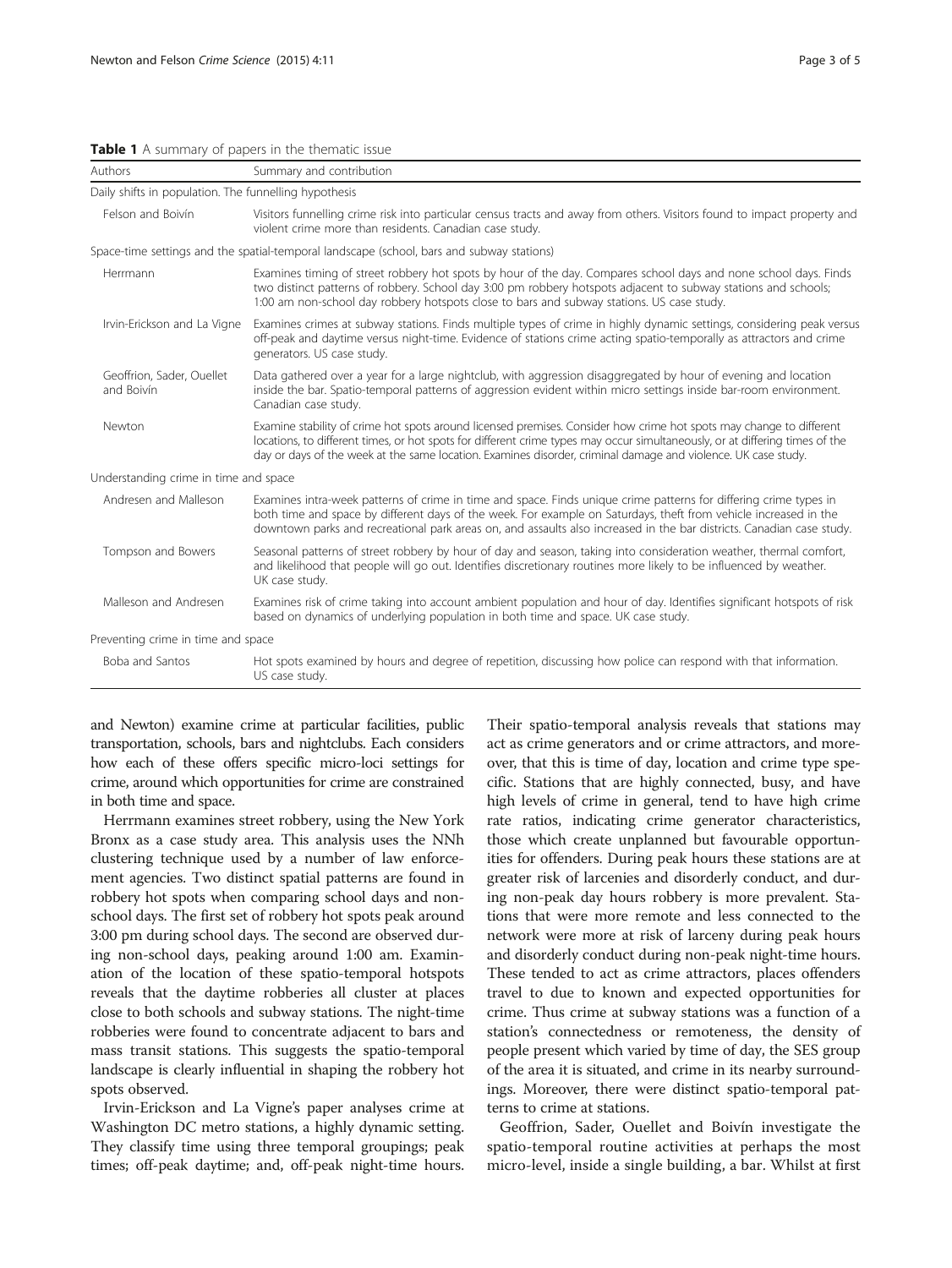it may seem unusual to think about this environment as dynamic in time and space, the study found distinct spatio-temporal patterns of aggression present even within this localised and contained micro environment. Three distinct patterns for aggression were identified with hotspots shifting by target, in time and location, between patrons, towards bouncers, and towards barmaids. Specific hotspots were identified for each victim group, unique in both time and space, driven by their activities at different points of the evening/night-time. For example aggressive incidents between patrons at the start of the evening occurred near the bar area, then from midnight to 2:00 am on the dance floors, from 2:00 am until closing were observed back at the bar area, and then at closing time in poorly lit areas near exits. Different spatio-temporal patters were observed towards barmaids and bouncers. Thus, even within a bar environment during a single evening, crime opportunities are dynamic in time and space, driven by activities constrained both in time and in space.

Newton investigates how patterns of crime in space and time should not always be examined in the context of single crime types. Indeed, as the function and use of a place changes during the day and week, alternative types of crime may emerge. They examine crime around licensed premises, and analyse three crime types–criminal damage, violence and anti-social behaviour, as the research evidence has shown each of these to correlate with the locations of licensed premises. It is important for crime prevention to ascertain which places are hot spots for only one crime type at discrete times and places, and how hot spots for different crime types shift in location by time of day. When only one crime hot spot is present then hot spot analysis using one crime type is appropriate. However, when hot spots of different crime types are observed at different times of the day/ days of the week in the same place, and hot spots of different hot spot types are found conterminously at the same time and place, then it is necessary to consider using multiple crime type hot spot analysis. This is particularly pertinent when targeting sparse police resources in time and space.

#### Understanding crime in time and space

A second set of papers examine more aggregated time units to understand spatio-temporal crime patterns. Andresen and Malleson explore spatio-temporal patterns by time of day and day of week; Tompson and Bowers scrutinise how weather and seasonality influence the time and location of street robbery; and Malleson and Andresen address the issue of crime risk through the use of the ambient population. The underlying population at risk is itself dynamic, changing in time and place, and is not well represented through use of residential population as a crime denominator.

Andresen and Malleson explicitly explore how the day of week impacts on the spatial and temporal patterns of crime offences for the City of Vancouver, Canada. They investigate the intra-week patters of a range of crime types and found, as expected, increased levels of crime at weekends in certain localities. For example on Saturdays, theft from vehicle increased in the downtown parks and recreational park areas, and assaults also increased in the bar districts. However not all crime types revealed expected intra-week patterns. For example, increases in burglary in particular places were observed on Mondays. For robbery and sexual assault they did not find unique intra-week patterns. This may be due to different groups of offenders operating on different days. However, for most crime types examined there were distinctive temporal and spatial patterns observed for different days of the week.

Tompson and Bowers examine the impact on weather on the spatio-temporal patterns of street robbery. They tested two hypotheses. The first of these is that people's use of space will be influenced by extremes in weather, for example excess heat and extreme cold might limit the use of outdoor space–an essential component of street robbery–whereas unexpectedly mild or favourable weather might encourage people to venture outside. They found that wind speed and temperature did affect robbery, the adverse impact of winter corresponding with a reduction in robbery, whereas an increase in temperature led to more robberies. However, these variables interacted, as despite increased temperature an increased wind speed in summer months resulted in a decrease in robberies. Thus both variables contributed to what the author's term a person's sense of thermal comfort. The authors move beyond this with their second hypothesis, to examine how weather might impact on discretionary activities, those a person pursues through choice, as opposed to obligatory routine activities they have to do. The hypothesis here is weather will influence the spatio-temporal patterns of discretionary activities more than that of obligatory ones. Temperature, wind speed and humidity were significant predictors of robbery during the night-shift and at weekends, and rain was shown to have a negative relationship with robbery at the weekends. When travel behaviour is optional, people are less likely to venture outdoors when it is raining. Thus, weather exerts significant constraints on the space-time loci of crime opportunities, particularly outside of working hours during a person's time and space delineated discretionary routine activities.

Malleson and Andresen pose a different problem. A key component in the analysis of crime is identifying levels of risk, and crime rates are often used here. For example, identification of burglary risk on a street should take account the number of properties. Violence at night time should consider the number of persons present in the